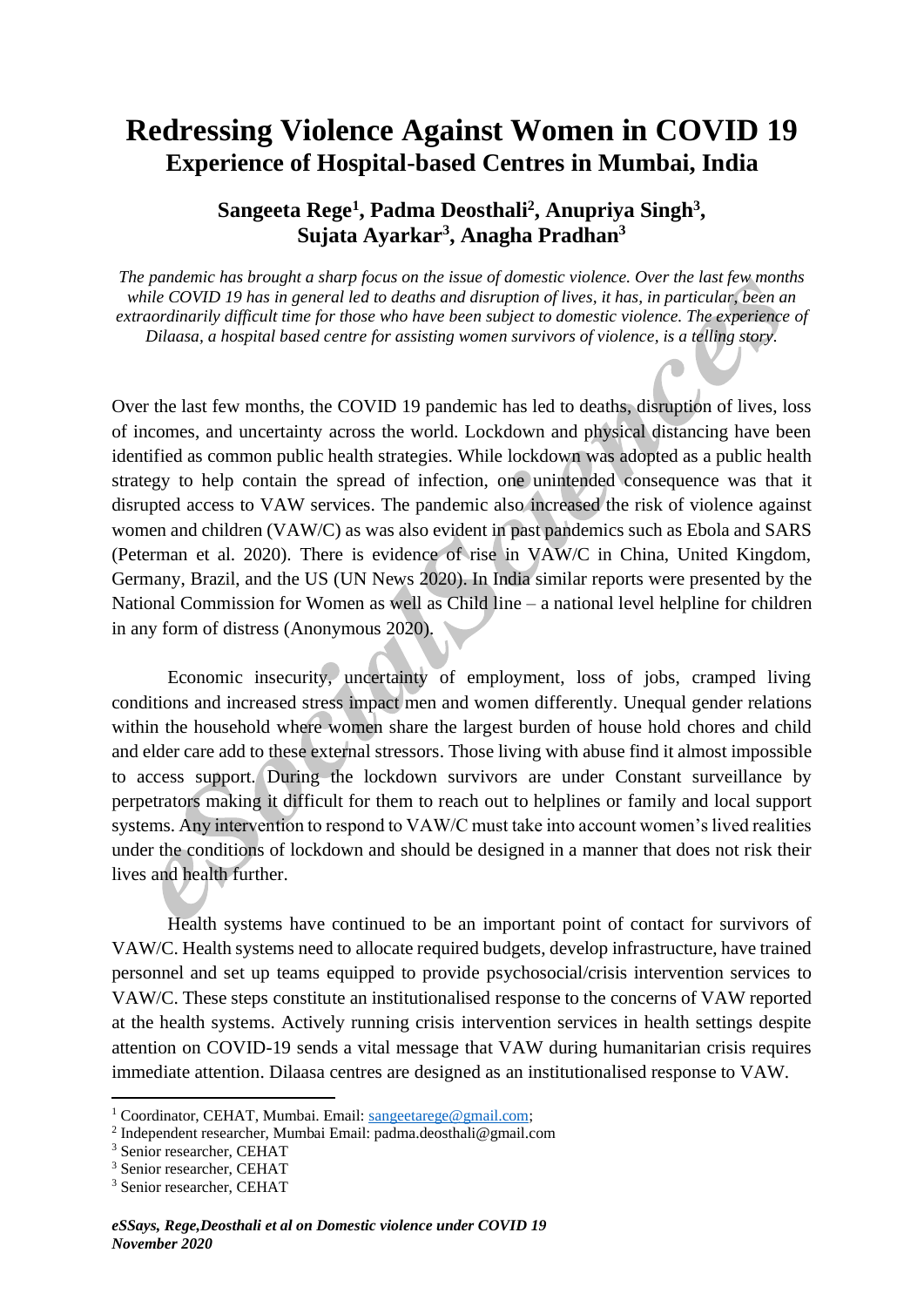Here we describes some of the elements of a health system response that enabled Dilaasa centres to function even during the lockdown† . We describe women's experiences of violence and conditions that led them to reach hospitals presenting also the difficulties that Dilaasa faced in ensuring support and care to survivors of violence in these stressful times.

India went in to a lockdown on March 24, 2020 to contain COVID 19 spread. The Municipal Corporation of Greater Mumbai (MCGM), the largest public health care system in Mumbai (Municipal Corporation of Greater Mumbai (MCGM 2015) and also architect of Dilaasa centres recognised the importance of keeping crisis intervention services operational at hospitals even during the lockdown. A few weeks later the Ministry of Health and Family Welfare (MoHFW) in its guidance note to states for enabling delivery of essential health services during this outbreak stated *"*Services to victims of sexual and physical violence should be ensured as per protocols. Information about support services under social welfare department, NGOs, One stop crisis centres and helplines should be provided to the victim."

While the first step to deal to with VAW/C during the pandemic was the issuance of administrative directions for activating Dilaasa services, practical steps were required to enable ground level functioning. Free or subsidised transport meant for health care providers was extended to counselling team so that they could travel to hospitals. Similarly issuance of identity cards ensured mobility if they needed to accompany survivors to police stations or shelter homes and also protect them from obstacles in reaching hospitals. Masks, gloves and hand sanitisers were provided to ensure hand hygiene. In addition, the following strategies were also implemented:

# **Strategies evolved to respond to VAW**

# Information on COVID 19, prevention strategies:

Counsellors had concerns about their health and that of their families due to potential risk of infection from working in a high-risk environment such as hospitals. Explaining modes of transmission, maintenance of physical distance, use of masks, hand hygiene as well as precautions to be taken once they reached home reassured them about their safety. Work plans were created in a manner that allowed for flexibility to those who were pregnant or had existing medical conditions.

Planning psychosocial services in the context of the lockdown: The Dilaasa team updated its resource directory for services:

<sup>†</sup> Evaluated Dilaasa hospital centres cost 3 million (30 lakh INR) comprising of five essential elements namely; personnel salaries– 2 counsellors, two auxiliary nurses and midwives, one data entry operator, recurring training costs and basic infrastructure such as computer, telephone and stationery. Dilaasa centres are financially supported by National Health Mission (NHM) a flagship program of Ministry of health and family welfare.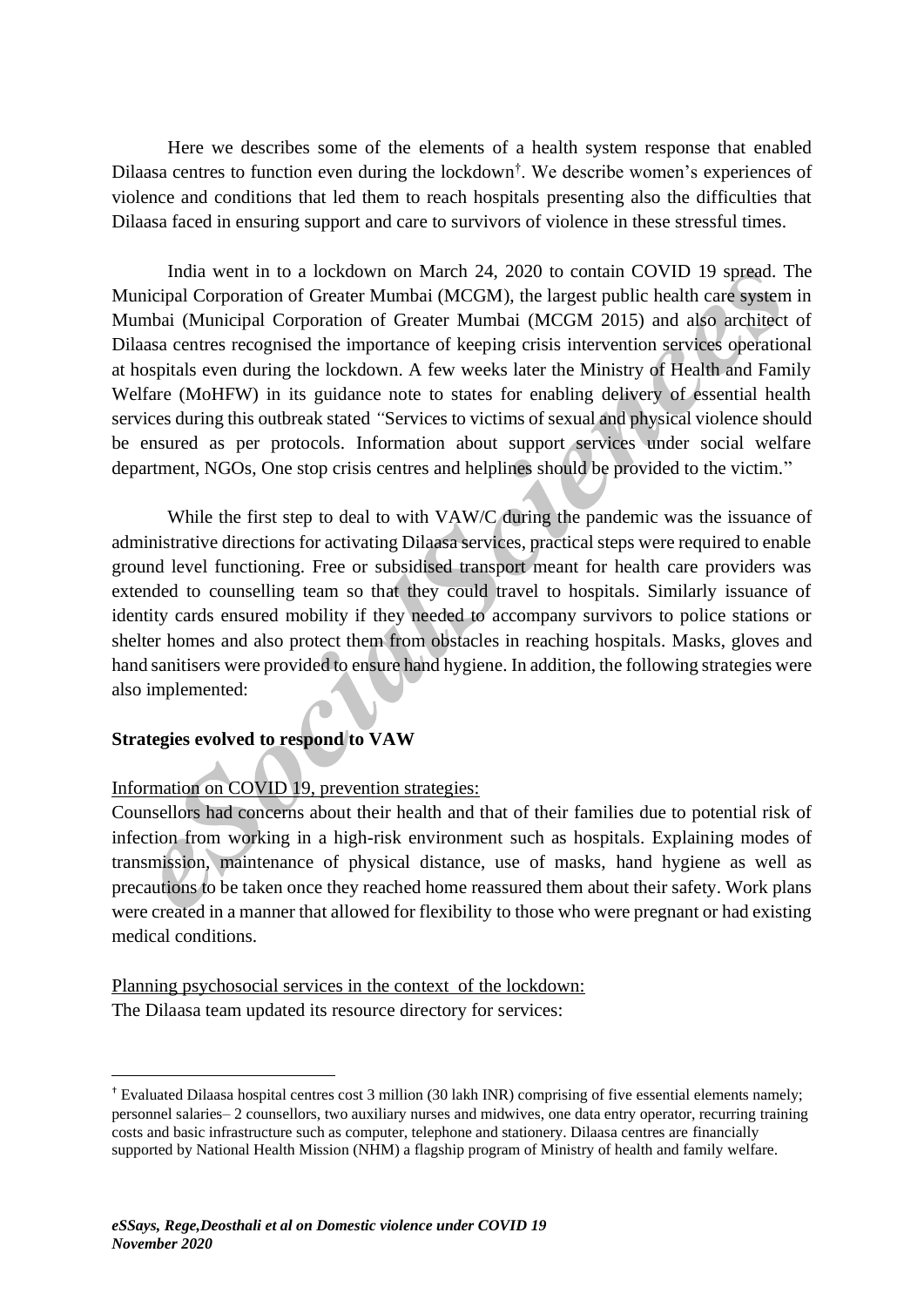- Dilaasa consolidated information on availability of shelter homes, procedures required for admission in the lockdown, nature of medical examination required before admission in shelters. This helped save time and prevent repeat visits for women if they decide to access shelter home.
- Counsellors established contacts with police to understand procedures to be followed if women had to be moved to safe place -especially if violence escalates and there is a threat to life.
- Dilaasa counsellors contacted protection officers and child welfare agencies to ensure that documentation of violence could be sought by women via email or other electronic means.
- Dilaasa counsellors created a list of relief organisations for the entire city of Mumbai that could assist women in reaching hospitals and in need of relief services.

# Creating a repository of available health services:

In most public hospitals, health services other than COVID care were suspended temporarily and/or shifted to another location. This affected access to antenatal care, contraceptive services, abortions amongst others. Added to this Health Care Professional (HCPs) were redeployed in other health institutions to deal with the pandemic. To ensure that women's health was not jeopardised, Dilaasa counsellors coordinated with government facilities providing those services as well besides NGO run health institutions.

# Moving from face to face counselling to mobile counselling:

Dilaasa procedure of documenting safe telephone of all clients was useful during this pandemic. Counsellors contacted women currently seeking crisis intervention services via telephone. Recognising risks of the conversation being overheard by others, strategies for initiating dialogue included assessing well-being of the family, creating awareness of COVID infections, discussing women's own and their families' health concerns, and ensuring they had adequate provisions.

# Assessing safety and creating plans:

Parents, colleagues or friends were physically inaccessible to survivors; so counsellors discussed options such as speaking to neighbours and in some instances office bearers of the housing community to intervene if violence aggravates. Counsellors encouraged women to contact helplines that operate round the clock including police helpline, the latter would reach a survivor physically if a survivor so desired.

# Reaching out to health providers:

Dilaasa crisis centres operate within a larger ecosystem of health care. During this period, Dilaasa connected with health providers, acknowledged their increased professional burden and offered support and assistance in activities related to COVID response.

# **Women's experiences of violence during lockdown**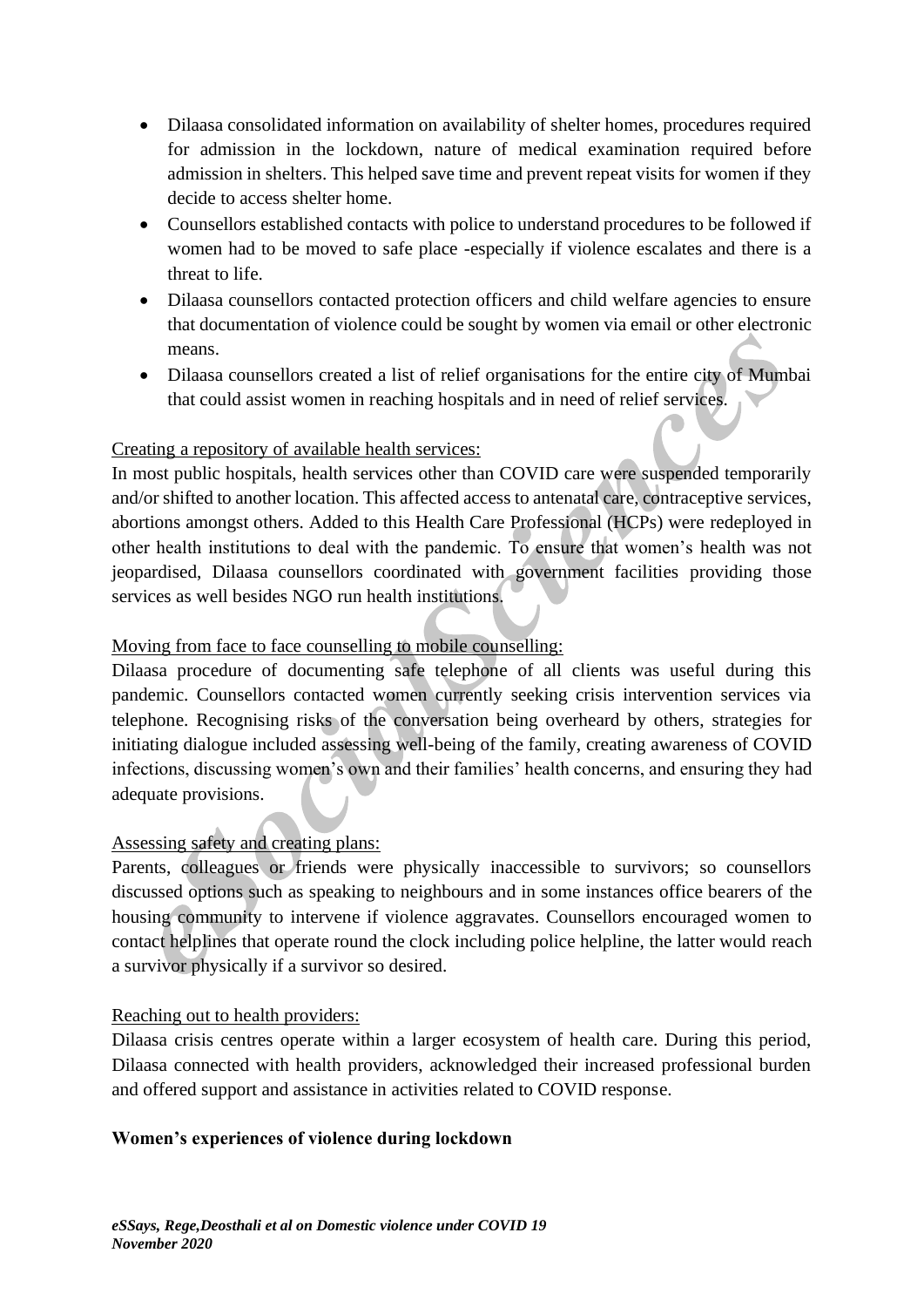- Despite lockdown conditions, Dilaasa centres responded to 495 VAW survivors; while 75 of these women reached hospitals with different health complaints resulting out of violence; the rest sought telephonic support. Fourteen rape survivors were brought by police for medico legal care. Three rape survivors came to hospitals seeking abortion services for pregnancy resulting out of rape. Presence of counsellors assisted in prioritising medico legal examination of survivors as there was a possibility of delays given that most HCPs were busy with COVID duties.
- Despite the fact that the Ministry of Health had issued guidance to hospitals to continue essential services (sexual and reproductive services were termed as essential services) accessing Medical Termination of Pregnancy (MTP) proved to be a challenge on the ground. Abortion was determined as an elective procedure by most HCPs and so it was not offered immediately as their staff had their hands full with COVID management. But in the case of rape survivors abortion could not be delayed. The Dilaasa team strove to ensure access to MTP service to these women, explaining to hospital authorities the consequences of delay on survivors.
- Some women showed up at hospitals with severe assault-caused injuries ranging from cuts, bruises and head wounds and trauma all of which required medical attention. While their experience of violence predated the pandemic, they reported increased restrictions on their mobility, and were even denied use of phones. In one instance, constant verbal abuse by the husband led a woman to walk almost 10 kilometres, due to lack of transportation services, to reach her parents. Upon reaching her parents she contacted Dilaasa as she had left her child, a toddler with the husband. Negotiations with the police and seeking permission to travel to bring the child back was an uphill task but through repeated interventions counsellors successfully managed it.
- Forced sex was another concern expressed by women. Negotiating with partners for safe sex proved to be a challenge for survivors. While counsellors offered to speak to their partners, the issue required to be handled deftly. In one instance, when the woman refused to have sex, the abuser walked home stark naked and refused to wear clothes. When the woman questioned him, he beat her so badly that she had to visit nearest hospital to get stitches for cuts. She did not want to stay with the abuser and so safe passage to her brother's house was negotiated.
- Calls from women seeking help with regard to spouses' extramarital affairs was also a common occurrence in this period. Women inadvertently came to know of these affairs when they casually checked phones or saw their spouse speaking on phone for long periods. When confronted, they were threatened with desertion, divorce and/or walking away with children. Inability to discuss these concerns with parents and/or trusted friends was a setback for women. Fear of desertion and children being taken away from them, emotional involvement in their partners, and financial dependence compounded their distress. While validating women's experiences, counsellors urged them to discuss it with those close to them and encouraged them to confront their spouses about the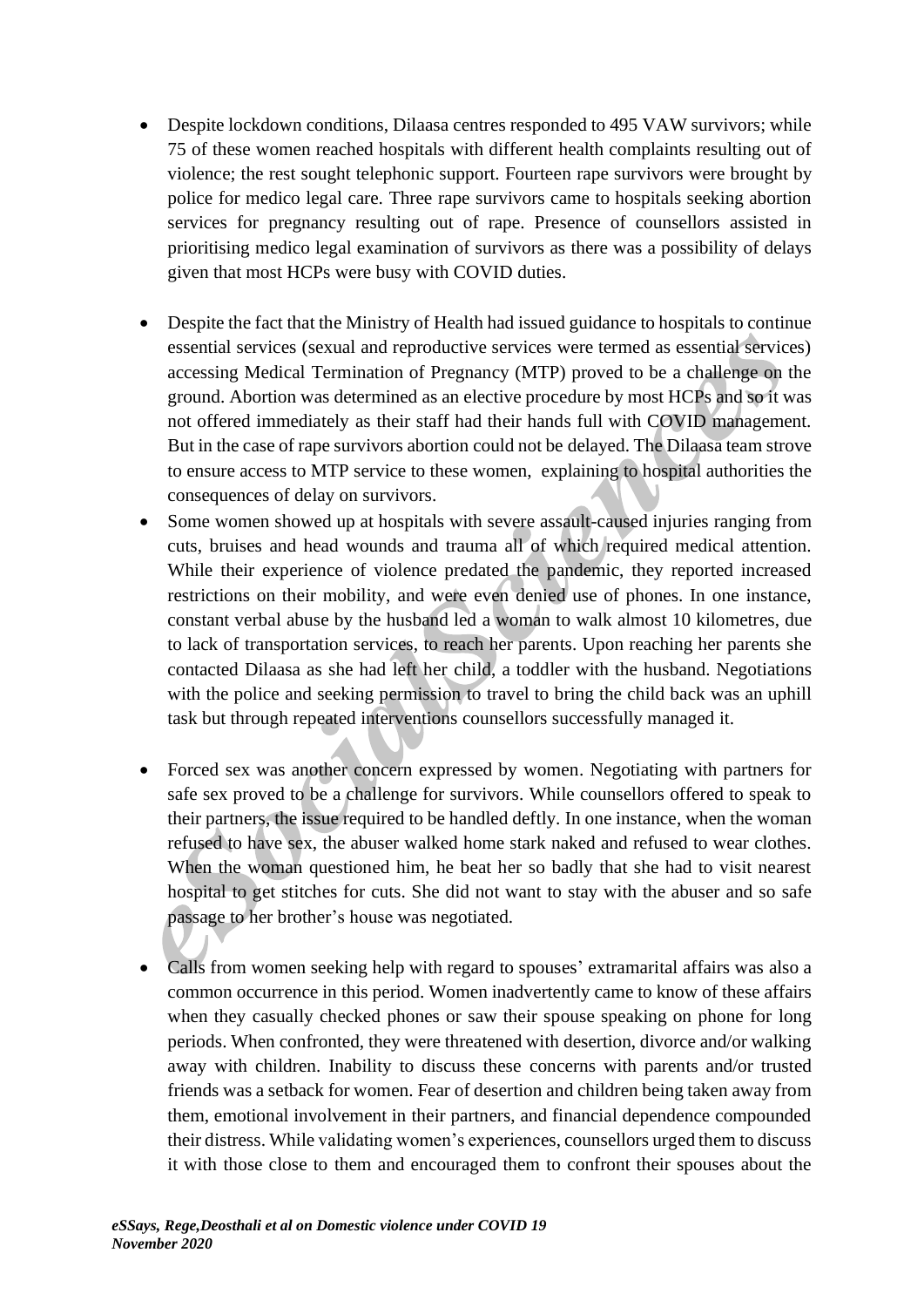situation. Though legal options were not operational during the lockdown, provisions under the law were explained to give them confidence that they had the right to residence and could not be thrown out of a shared household.

- The impact of living under threat of violence led some women to attempt suicide. In one such instance is of a young woman married for barely six months and resided with her husband and his family. Since the lockdown, there were constant demands of money from her. She was taunted for not bringing adequate dowry and was humiliated several times. The last straw was when she was asked to leave her marital home and return only after getting money from her parents. Driven to desperation she attempted suicide and was brought to the hospital by her parents. Disclosure to the health care provider and subsequent intervention from Dilaasa counsellor helped the woman file a complaint of domestic violence. Counsellors helped the woman understand the impact of violence on her psychological and physical health and encouraged her to think of ways to deal with violence. Once fit for discharge the woman decided to stay with her parents and continued to follow up with counsellor telephonically.
- Some women approached counsellors with requests to help them move into a shelter home as they did not have any supportive members to house them. Counsellors found that shelters the authorities claimed that they had no vacancy. However, a few weeks into the lockdown some of the shelter services admitted that they were apprehensive about taking new admissions because they did not adequately understand the precausetions to be taken with regard to COVID and had no guidance on quarantine and safety measures. After much negotiation with authorities and arranging for medical certificates from public hospitals, Dilaasa counsellors managed to secure shelter services for a few women.

# **Challenges to access services**

While implementing the above strategies, Dilaasa faced a number of challenges. To highlight a few:

• Shelter homes, One stop centres (OSCs) Child welfare committees (CWCs) are important service providers under Ministry of women and child development (MWCD). India has over 600 One Stop centres equipped with infrastructure and personnel as well as resources for shelter, telephonic support, and police assistance. But despite long-drawn lockdown experienced by India, there were no protocols issued by concerned ministries for smooth functioning. Though shelter homes were operational, they did not take new admissions or sought mandatory COVID test results costing 4500 INR – which was unaffordable for most women.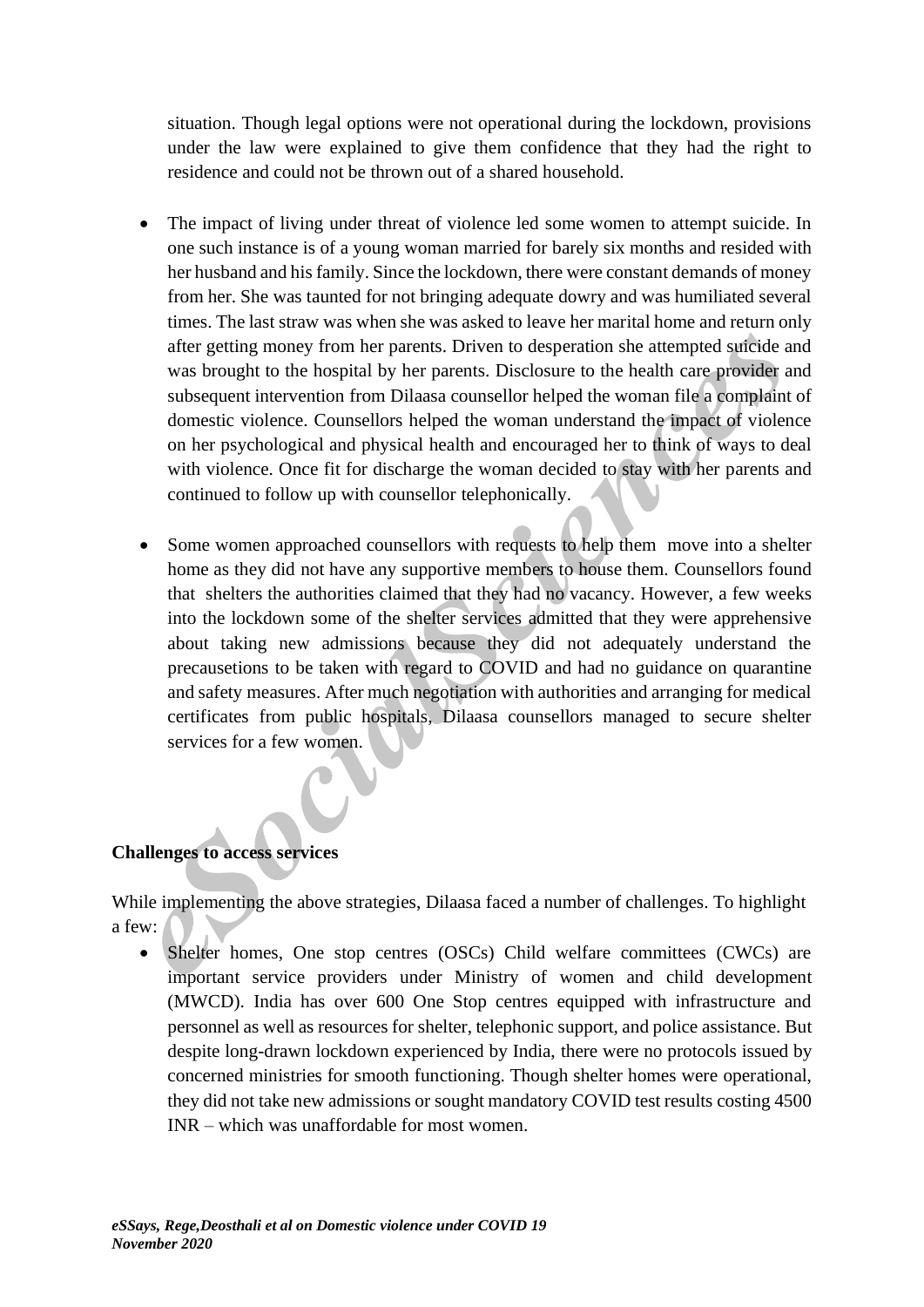• The police force has been overwhelmed with rigorous implementation of lockdown. They neither have the bandwidth nor inclination to respond to VAW. Even in usual times VAW/Children is seen as a personal issue. Women said that they could not even get their complaints recorded with the police. This has led to a pattern of minimising abuse reported by women and its dismissal. It is left to individual police stations and officials and counsellors who communicate with them to record a complaint and take action.

#### **Conclusion**

Experience of Dilaasa centres underscores the importance of continued crisis intervention services in hospitals even during a pandemic and the recognition of VAW as a public health issue. A multi-sectoral response to this pandemic would have increased support for survivors through an effective and consistent set of network services.

Positive examples of state effort to respond to VAW/C have been few and far. An important example is the step taken by a district council in Pune (city in State of Maharashtra-India). This council dedicated village-level committees to track cases of domestic violence and offered counselling to women as well as those resorting to abuse. If a man continued abuse despite interventions, he would be put in institutional quarantine facility as punishment. This is an important example of government actions to respond to domestic violence survivors even during pandemic.

Several European countries issued directives and protocols for keeping shelter homes operational. Some countries announced additional financial packages to implement norms of physical distancing and requirements for prevention of COVID. There are also examples of countries where hotels were directed to accommodate and offer shelter services because shelter homes were fully occupied. Virtual courts have been set up by a few countries to hear survivors of VAW and in countries that could not set these up, extension of protection orders for survivors were issued (UN Women, 2020).

There is an urgent need in India to recognise that the current COVID 19 pandemic poses unique challenges even as the national and state responses are evolving rapidly. From lockdowns and curfews to containment zones and physical distancing, the situation on the ground is likely to remain dynamic. India needs to deliver a coherent response to VAW and cannot therefore afford to simply wait for the pandemic to be over. In fact VAW/C response should be integrated with pandemic preparedness and call upon different sectors to ensure services for VAW along with a message of 'Zero tolerance' to VAW so that survivors are able to speak.

out.

#### **References**

Anonymous 2020. India witnesses steep rise in VAW amidst the lockdown, 587 complaints received: NCW. (April 17). *The Economic Times.* Retrieved from [https://economictimes.indiatimes.com/news/politics-](https://economictimes.indiatimes.com/news/politics-and-nation/india-witnesses-steep-rise-in-crime-against-women-amid-lockdown-587-complaints-received-ncw/articleshow/75201412.cms)